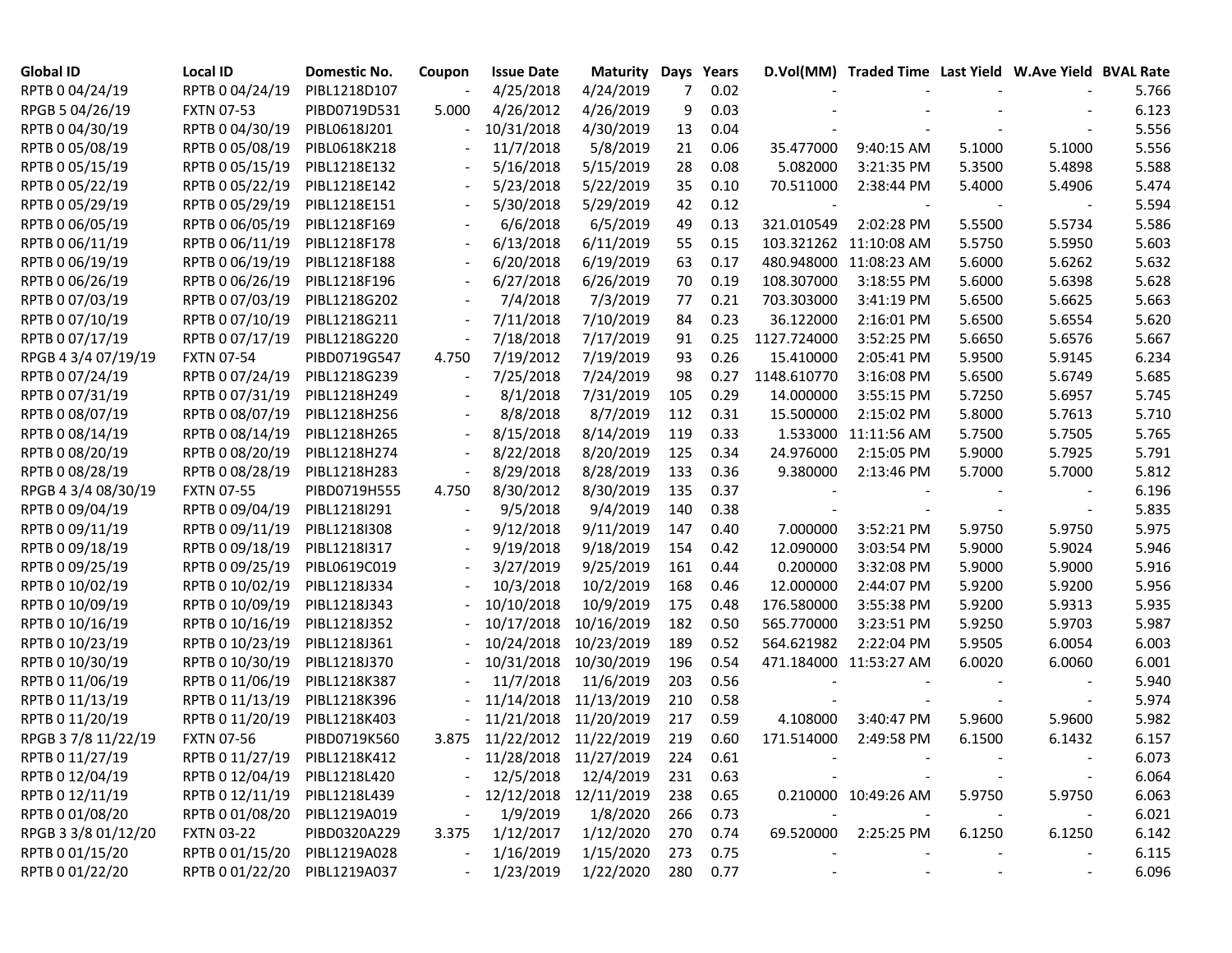| <b>Global ID</b>     | <b>Local ID</b>   | Domestic No. | Coupon                   | <b>Issue Date</b>                      | Maturity        | Days | Years |             | D.Vol(MM) Traded Time Last Yield W.Ave Yield BVAL Rate |        |                          |       |
|----------------------|-------------------|--------------|--------------------------|----------------------------------------|-----------------|------|-------|-------------|--------------------------------------------------------|--------|--------------------------|-------|
| RPTB 0 01/29/20      | RPTB 0 01/29/20   | PIBL1219A046 |                          | 1/30/2019                              | 1/29/2020       | 287  | 0.79  |             |                                                        |        |                          | 6.000 |
| RPTB 0 02/05/20      | RPTB 0 02/05/20   | PIBL1219B054 |                          | 2/6/2019                               | 2/5/2020        | 294  | 0.81  | 4.670000    | 3:31:23 PM                                             | 6.0125 | 6.0120                   | 6.108 |
| RPTB 0 02/12/20      | RPTB 0 02/12/20   | PIBL1219B063 |                          | 2/13/2019                              | 2/12/2020       | 301  | 0.82  |             |                                                        |        |                          | 6.090 |
| RPGB 7 3/4 02/18/20  | <b>FXTN 10-50</b> | PIBD1020B508 | 7.750                    | 2/18/2010                              | 2/18/2020       | 307  | 0.84  |             | 1.000000 11:08:50 AM                                   | 6.0000 | 6.0000                   | 5.998 |
| RPTB 0 02/19/20      | RPTB 0 02/19/20   | PIBL1219B072 |                          | 2/20/2019                              | 2/19/2020       | 308  | 0.84  |             |                                                        |        |                          | 6.093 |
| RPTB 0 03/11/20      | RPTB 0 03/11/20   | PIBL1219C106 |                          | 3/13/2019                              | 3/11/2020       | 329  | 0.90  |             |                                                        |        |                          | 6.099 |
| RPTB 0 03/18/20      | RPTB 0 03/18/20   | PIBL1219C115 | $\overline{\phantom{a}}$ | 3/20/2019                              | 3/18/2020       | 336  | 0.92  |             |                                                        |        |                          | 6.080 |
| RPTB 0 03/25/20      | RPTB 0 03/25/20   | PIBL1219C124 | $\overline{\phantom{a}}$ | 3/27/2019                              | 3/25/2020       | 343  | 0.94  |             |                                                        |        |                          | 6.111 |
| RPTB 0 04/01/20      | RPTB 0 04/01/20   | PIBL1219D132 | $\sim$                   | 4/3/2019                               | 4/1/2020        | 350  | 0.96  | 1.010000    | 2:09:28 PM                                             | 6.0000 | 5.9896                   | 6.010 |
| RPTB 0 04/08/20      | RPTB 0 04/08/20   | PIBL1219D141 | $\overline{\phantom{a}}$ | 4/10/2019                              | 4/8/2020        | 357  | 0.98  | 188.565000  | 3:34:19 PM                                             | 6.0450 | 6.0492                   | 6.043 |
| RPGB 4 1/4 04/11/20  | RTB 03-08         | PIID0320D087 | 4.250                    | 4/11/2017                              | 4/11/2020       | 360  | 0.99  | 8.961000    | 2:52:55 PM                                             | 6.1000 | 6.0027                   | 6.018 |
| RPGB 7 1/4 08/19/20  | RTB 10-01         | PIID1020H015 | 7.250                    | 8/19/2010                              | 8/19/2020       | 490  | 1.34  |             |                                                        |        |                          | 6.045 |
| RPGB 3 3/8 08/20/20  | <b>FXTN 05-73</b> | PIBD0520H735 | 3.375                    | 8/20/2015                              | 8/20/2020       | 491  | 1.34  |             | 136.500000 10:47:56 AM                                 | 6.0750 | 6.0027                   | 6.049 |
| RPGB 6 1/8 09/16/20  | <b>FXTN 10-51</b> | PIBD1020I510 | 6.125                    | 9/16/2010                              | 9/16/2020       | 518  | 1.42  |             |                                                        |        |                          | 6.110 |
| RPGB 5 7/8 12/16/20  | <b>FXTN 10-52</b> | PIBD1020L525 | 5.875                    | 12/16/2010                             | 12/16/2020      | 609  | 1.67  | 3.000000    | 3:08:21 PM                                             | 6.0750 | 6.0567                   | 5.912 |
| RPGB 4 1/4 01/25/21  | <b>FXTN 03-23</b> | PIBD0321A236 | 4.250                    | 1/25/2018                              | 1/25/2021       | 649  | 1.78  | 6.000000    | 3:04:09 PM                                             | 5.9575 | 6.0438                   | 6.051 |
| RPGB 7 3/8 03/03/21  | RTB 10-02         | PIID1021C027 | 7.375                    | 3/3/2011                               | 3/3/2021        | 686  | 1.88  |             | 0.200000 11:13:10 AM                                   | 6.0250 | 6.0250                   | 6.000 |
| RPGB 3 1/2 03/20/21  | <b>FXTN 07-57</b> | PIBD0721C574 | 3.500                    | 3/20/2014                              | 3/20/2021       | 703  | 1.93  | 4.900000    | 2:55:48 PM                                             | 6.1000 | 6.0270                   | 5.996 |
| RPGB 6 1/2 04/28/21  | <b>FXTN 10-53</b> | PIBD1021D531 | 6.500                    | 4/28/2011                              | 4/28/2021       | 742  | 2.03  |             | 0.100000 11:09:51 AM                                   | 5.9800 | 5.9800                   | 6.031 |
| RPGB 4 7/8 06/13/21  | RTB 03-09         | PIID0321F092 | 4.875                    | 6/13/2018                              | 6/13/2021       | 788  | 2.16  | 2.400000    | 3:15:19 PM                                             | 5.9400 | 5.9490                   | 5.976 |
| RPGB 5 3/4 10/20/21  | RTB 10-03         | PIID1021J039 | 5.750                    | 10/20/2011                             | 10/20/2021      | 917  | 2.51  |             |                                                        |        |                          | 6.120 |
| RPGB 5 3/4 11/24/21  | <b>FXTN 10-55</b> | PIBD1021K551 | 5.750                    | 11/24/2011                             | 11/24/2021      | 952  | 2.61  |             |                                                        |        |                          | 6.131 |
| RPGB 63/8 01/19/22   | <b>FXTN 10-54</b> | PIBD1022G545 | 6.375                    | 7/19/2011                              | 1/19/2022 1008  |      | 2.76  | 8.300000    | 2:11:24 PM                                             | 6.0050 | 6.0030                   | 6.000 |
| RPGB 4 01/26/22      | <b>FXTN 05-74</b> | PIBD0522A747 | 4.000                    | 1/26/2017                              | 1/26/2022 1015  |      | 2.78  | 70.768000   | 2:48:19 PM                                             | 5.8500 | 5.8940                   | 5.838 |
| RPGB 15 03/14/22     | <b>FXTN 20-02</b> | PIBD2022C021 | 15.000                   | 3/14/2002                              | 3/14/2022 1062  |      | 2.91  |             |                                                        |        |                          | 5.818 |
| RPGB 4 7/8 08/02/22  | <b>FXTN 10-56</b> | PIBD1022H562 | 4.875                    | 8/2/2012                               | 8/2/2022 1203   |      | 3.29  |             |                                                        |        |                          | 6.118 |
| RPGB 4 3/4 09/13/22  | <b>FXTN 10-57</b> | PIBD1022I570 | 4.750                    | 9/13/2012                              | 9/13/2022 1245  |      | 3.41  |             |                                                        |        |                          | 6.037 |
| RPGB 12 3/4 10/17/22 | <b>FXTN 20-03</b> | PIBD2022J033 | 12.750                   | 10/17/2002                             | 10/17/2022 1279 |      | 3.50  |             |                                                        |        |                          | 5.954 |
| RPGB 4 5/8 12/04/22  | RTB 05-11         | PIID0522L114 | 4.625                    | 12/4/2017                              | 12/4/2022 1327  |      | 3.63  | 118.070000  | 3:27:55 PM                                             | 5.8900 | 5.8921                   | 5.869 |
| RPGB 4 12/06/22      | <b>FXTN 10-58</b> | PIBD1022L585 | 4.000                    | 12/6/2012                              | 12/6/2022 1329  |      | 3.64  | 4.300000    | 3:14:53 PM                                             | 6.0750 | 6.0733                   | 6.021 |
| RPGB 13 02/20/23     | <b>FXTN 20-04</b> | PIBD2023B048 | 13.000                   | 2/20/2003                              | 2/20/2023 1405  |      | 3.85  | 0.500000    | 11:10:46 AM                                            | 6.0500 | 6.0500                   | 5.966 |
| RPGB 5 1/2 03/08/23  | <b>FXTN 05-75</b> | PIBD0523C752 | 5.500                    | 3/8/2018                               | 3/8/2023 1421   |      | 3.89  | 63.000000   | 3:57:58 PM                                             | 5.8200 | 5.8369                   | 5.814 |
| RPGB 3 1/2 04/21/23  | <b>FXTN 07-58</b> | PIBD0723D588 | 3.500                    | 4/21/2016                              | 4/21/2023 1465  |      | 4.01  | 52.000000   | 3:48:11 PM                                             | 5.9250 | 5.9288                   | 5.906 |
| RPGB 11 7/8 05/29/23 | <b>FXTN 20-05</b> | PIBD2023E054 | 11.875                   | 5/29/2003                              | 5/29/2023 1503  |      | 4.12  |             | 3.420000 11:12:05 AM                                   | 6.0500 | 6.0500                   | 6.073 |
| RPGB 3 1/4 08/15/23  | RTB 10-04         | PIID1023H046 | 3.250                    | 8/15/2013                              | 8/15/2023 1581  |      | 4.33  | 2.000000    | 2:24:32 PM                                             | 5.9400 | 5.9400                   | 6.252 |
| RPGB 11 3/8 10/23/23 | <b>FXTN 20-06</b> | PIBD2023J068 |                          | 11.375 10/23/2003 10/23/2023 1650      |                 |      | 4.52  |             |                                                        |        |                          | 5.944 |
| RPGB 6 1/4 03/12/24  | RTB 05-12         | PIID0524C129 | 6.250                    | 3/12/2019                              | 3/12/2024 1791  |      | 4.90  | 1349.200000 | 3:53:48 PM                                             | 5.9350 | 5.9317                   | 5.934 |
| RPGB 4 1/2 04/20/24  | <b>FXTN 07-59</b> | PIBD0724D595 | 4.500                    | 4/20/2017                              | 4/20/2024 1830  |      | 5.01  |             |                                                        |        |                          | 5.729 |
| RPGB 12 3/8 06/03/24 | <b>FXTN 20-07</b> | PIBD2024F075 | 12.375                   | 6/3/2004                               | 6/3/2024 1874   |      | 5.13  |             |                                                        |        | $\overline{\phantom{a}}$ | 5.871 |
| RPGB 12 7/8 08/05/24 | <b>FXTN 20-08</b> | PIBD2024H086 | 12.875                   | 8/5/2004                               | 8/5/2024 1937   |      | 5.30  |             |                                                        |        |                          | 5.959 |
| RPGB 4 1/8 08/20/24  | <b>FXTN 10-59</b> | PIBD1024H595 | 4.125                    | 8/20/2014                              | 8/20/2024 1952  |      | 5.34  | 25.118000   | 2:26:28 PM                                             | 6.0650 | 6.0646                   | 5.920 |
| RPGB 13 3/4 11/11/24 | <b>FXTN 20-09</b> | PIBD2024K091 |                          | 13.750 11/11/2004 11/11/2024 2035 5.57 |                 |      |       |             |                                                        |        |                          | 5.961 |